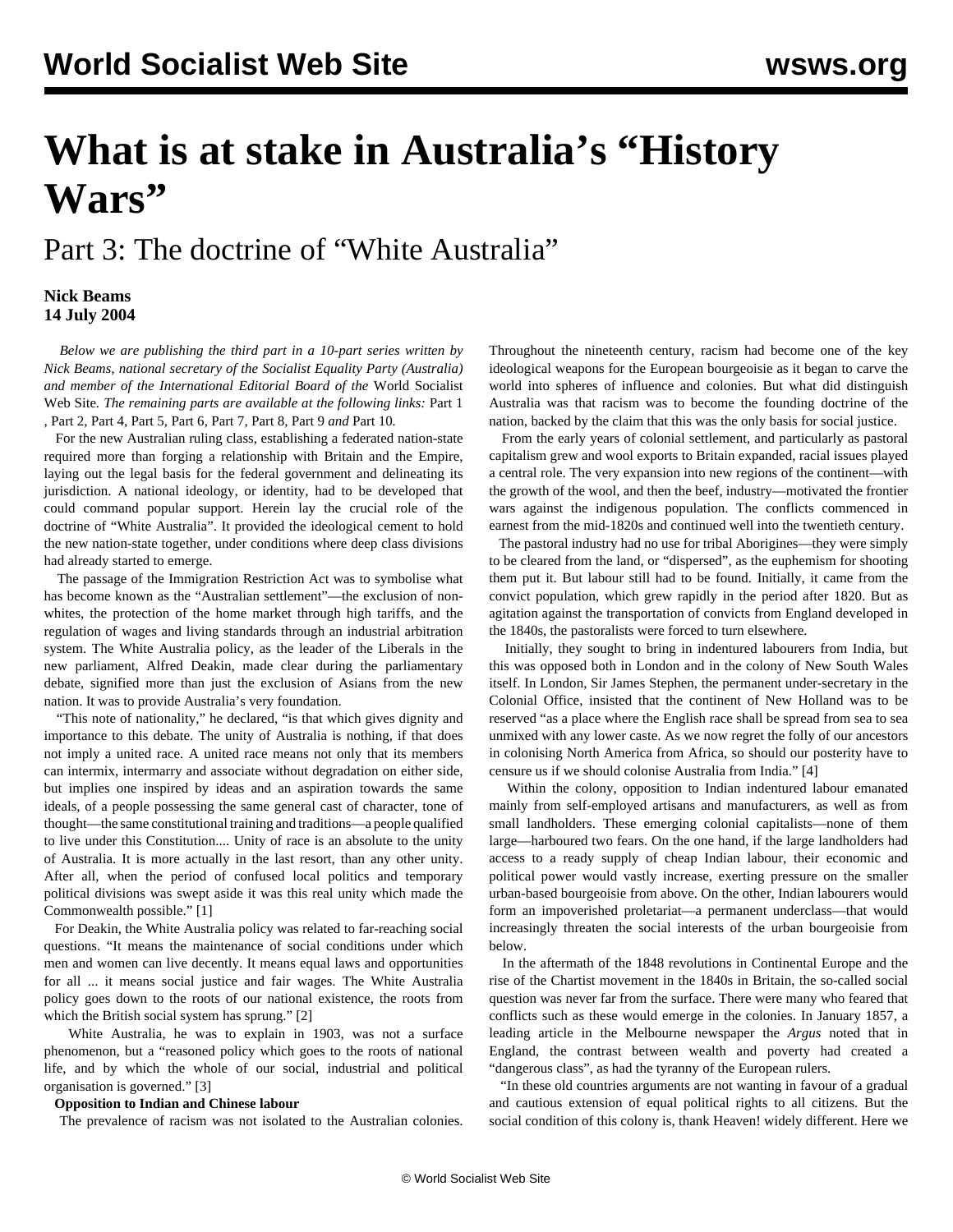have no 'dangerous class'. The number of paupers bears an insignificant proportion to the mass of the community. Every Australian citizen is interested in defending the just rights of property, and the smallest freeholder will as earnestly maintain those rights as the large capitalist who has invested tens of thousands in the soil. The wealthy classes have nothing to fear from manhood suffrage. It will prevent them from abusing their power, but there is no danger of its encroaching upon their rights." [5]

 The arguments against Indian labour were applied with even greater force to the Chinese, especially after the gold rushes of the 1850s. If the Chinese were allowed to enter the colony, they would "degrade" the European population. According to the colonial liberals, the establishment of freedom and liberty required a "shared outlook", and that was not possible if the Chinese population grew. Henry Parkes, later to become one of the "founding fathers" of federation, regularly proclaimed that the Chinese threatened "our very existence as a nation". In the late 1850s there were three unsuccessful attempts to pass legislation restricting Chinese immigration, with a fourth eventually proving successful in the wake of the anti-Chinese riots at the gold diggings at Lambing Flat in 1861.

 As Parkes' remarks indicate, the nation was, from the outset, defined in exclusionary, racialist terms. These tendencies were to intensify over the next period as class antagonisms deepened. By the end of the 1860s, with the end of the gold rushes and the entrenchment of the power of the large landholders, small-scale manufacturing industry was taking root, with a consequent growth in the urban working class. A local patriotism emerged—with calls for the use of home brands and the consumption of locally produced goods. The Australian Natives Association was established in 1871 to promote the claims and virtues of colonial men of importance, over those of immigrants.

 At the heart of the emerging nationalist ideology was the conception that a new society, free of the class antagonisms and conflicts of old Europe could be constructed in Australia, with prosperity and social justice for all. But for this to take place two conditions had to be met: the population had to share a common outlook and values and there could be no possibility for the establishment of a "degraded" cheap labour force, which could be used by the wealthy capitalists and landowners to undercut social conditions. This was how racial exclusion became the cutting edge of developing Australian nationalism.

 In 1887 the *Bulletin* magazine, one of the most prominent voices for the emerging Australian nationalism, defined Australian identity as follows: "All white men who come to these shores—with a clean record—and who leave behind them the memory of class distinctions and the religious differences of the old world ... are Australian. In this regard all men who leave the tyrant-ridden land of Europe for freedom of speech and right of personal liberty are Australians before they set foot on the ship which brings them hither ... No nigger, no Chinaman, no lascar, no kanaka, no purveyor of cheap coloured labour is an Australian." [6]

#### **White Australia and the labour movement**

 White Australia racism was to become the ideological foundation of the alliance between the manufacturing bourgeoisie and the leadership of the growing trade union and Labor movement that was to form the basis of the first Commonwealth governments.

 The small manufacturers, whose interests centred on the home market, desired protection from overseas competition on the one hand, and the curbing of the economic and political power of the large-scale pastoral and financial interests on the other. They opposed Asian immigration because it would undermine their own position by augmenting the wealth of the large-scale capitalists.

 According to one liberal spokesman, the parliamentarian Dr William Hobbs, "cheap servile labour, particularly non-European labour, would prejudice the development of a progressive democratic society." [7]

 Such arguments were buttressed by social Darwinist ideology, which asserted the supremacy of the white race. The one-time education minister of Victoria, C. H. Pearson, claimed in his book *National Life and Character* that a struggle existed between the "higher" and "lower" races of men.

 "The fear of Chinese immigration which the Australian democracy cherishes," he wrote, "and which Englishmen at home find it hard to understand is, in fact, the instinct of self-preservation, quickened by experience. We know that coloured and white labour cannot exist side by side; we are well aware that China can swamp us with a year's surplus of population.... We are guarding the last part of the world in which the higher races can live and increase freely, for the higher race." [8]

 According to the *Bulletin* magazine, which maintained the slogan "Australia for the White Man" on its masthead until 1961, the "instinct against race-mixture" was rooted in evolution. "Once a type has got a step up it must be 'selfish' in its scorn of lower types, or climb down again. This may not be good ethics. But it is Nature ... the Caucasian race, as a race has taken up the white man's burden of struggling on towards 'the upward path', of striving at a higher rate of evolution.... If he were to stop to dally with races which would enervate him, or inflict him with servile submissiveness, the scheme of human evolution would be frustrated." [9]

 For the leaders of the newly-formed Labor Party and trade unions, the struggle for democracy was inseparable from the establishment of a "White Australia". A frequent theme of Labor and radical publications was that it was the wealthy capitalists who supported the entry of "Asiatics" in order to undermine the trade unions and impose poverty on the workers. White Australia, the Brisbane *Worker* claimed in 1901, was the greatest question that could be placed before the people. The process of federation could give birth to a white nation or a "mongrel nation torn with racial dissension. Blighted by industrial war, permeated with pauperism, and governed by cliques of lawyers and bankers and commercial and financial adventurers." [10]

 From the outset of the movement for federation in the early 1890s, discussion on the character of the political institutions that would form the new state was linked to the question of White Australia. At a meeting in Sydney in 1893, convened to establish a Federation League, leading members of the Labor Party proposed a series of amendments to the proposals of the meeting organiser, Edmund Barton, for a federated nation. Their amendments included establishing a democratic republic, a federal parliament consisting of only one chamber, one man one vote in all states, the nationalisation of all land, and the abolition of legislative councils (the reactionary state upper houses). They concluded with a call for "the total exclusion of all Asiatics and other aliens whose standard of living and habits of life are not equal to our own, and whose entering into competition with Australian wage-earners is a direct menace to the national welfare." [11]

 At the 1901 election, the Labor Party presented itself as the foremost defender of White Australia. In the words of the Labor paper, the *Worker*: "If you are convinced that it is a wrong thing to have a horde of Kanakas and Chows and Afghans coming into this country insulting your wives and daughters, and taking the bread out of white men's mouths, then do not fear to march up to the ballot-box and plump for the Labor candidate.... If you let this chance pass you of getting rid of the Chow and the Kanaka it will be many a long day before you will get another.... Let us remember that the white electors of Australia are at our backs cheering us on. Let us go to the polls like Trojans and win in the name of White Australia." [12]

 In 1905, when the federal Labor Party came to formulate its objectives, White Australia nationalism occupied the central place. Labor's primary objective called for: "The elevation of an Australian sentiment based on the maintenance of racial purity and the development in Australia of an enlightened and self-reliant community."